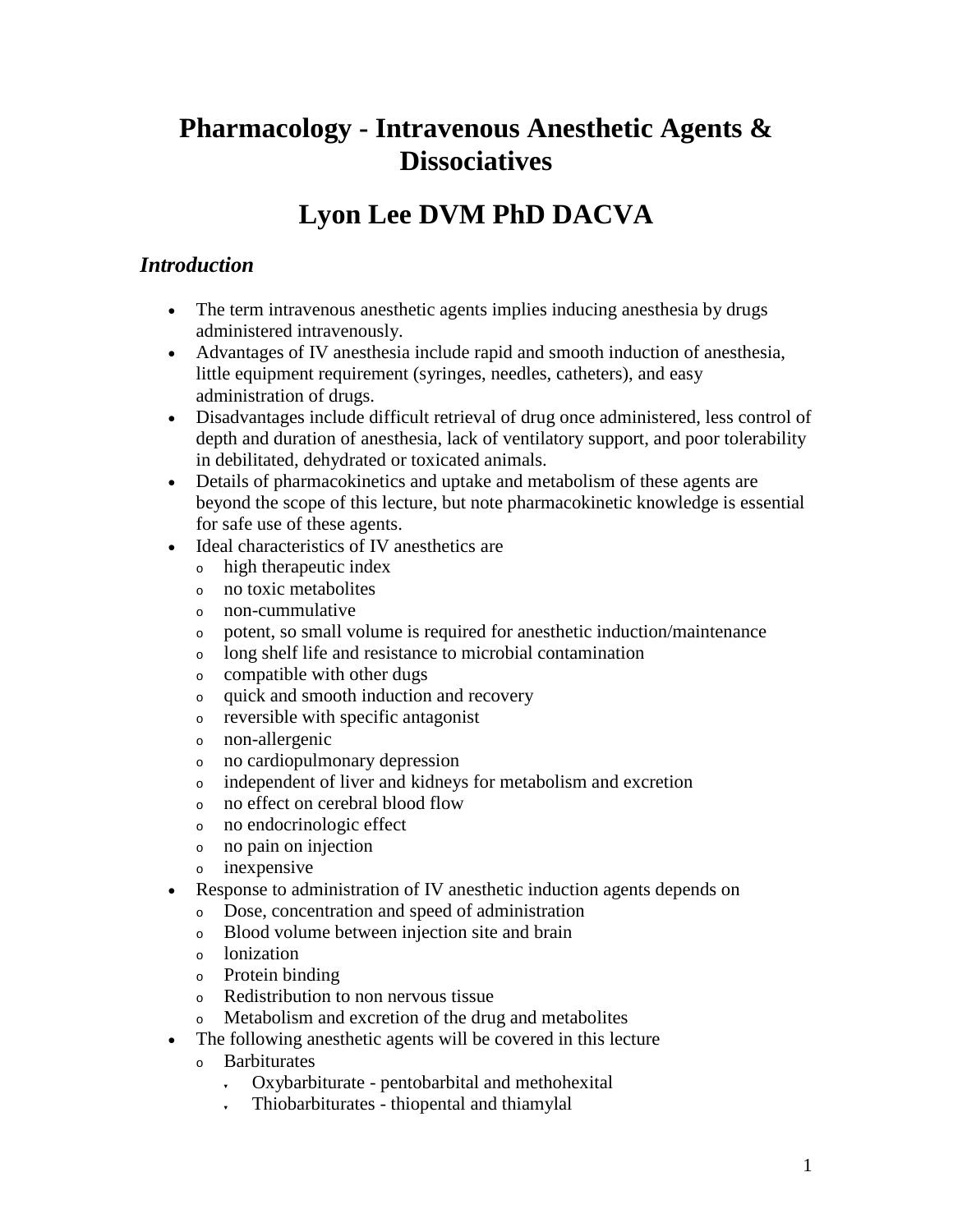- <sup>o</sup> Non-barbiturates:
	- , Propofol
	- **Etomidate**
	- Alphaxalone
	- Propanidid
- <sup>o</sup> Dissociatives:
	- Ketamine
	- Tiletamine (in Telazol®)
- Mechanism of action of barbiturates and non-barbiturates intravenous anesthetics is believed to be via CNS depression by modulation of GABA-mediated neurotransmission.

### *Barbiturates*



- Barbiturates are classified according to duration of action:
	- <sup>o</sup> Long acting: phenobarbital
	- <sup>o</sup> Short acting: pentobarbital
	- <sup>o</sup> Ultra-short acting: thiopental, thiamylal, methohexital
- Primary factors determining the plasma levels of the barbiturates are dose, concentration and speed of administration, blood volume between injection site and brain, ionization , degree of protein binding, redistribution to non nervous tissue, and metabolism and excretion of the drug and metabolites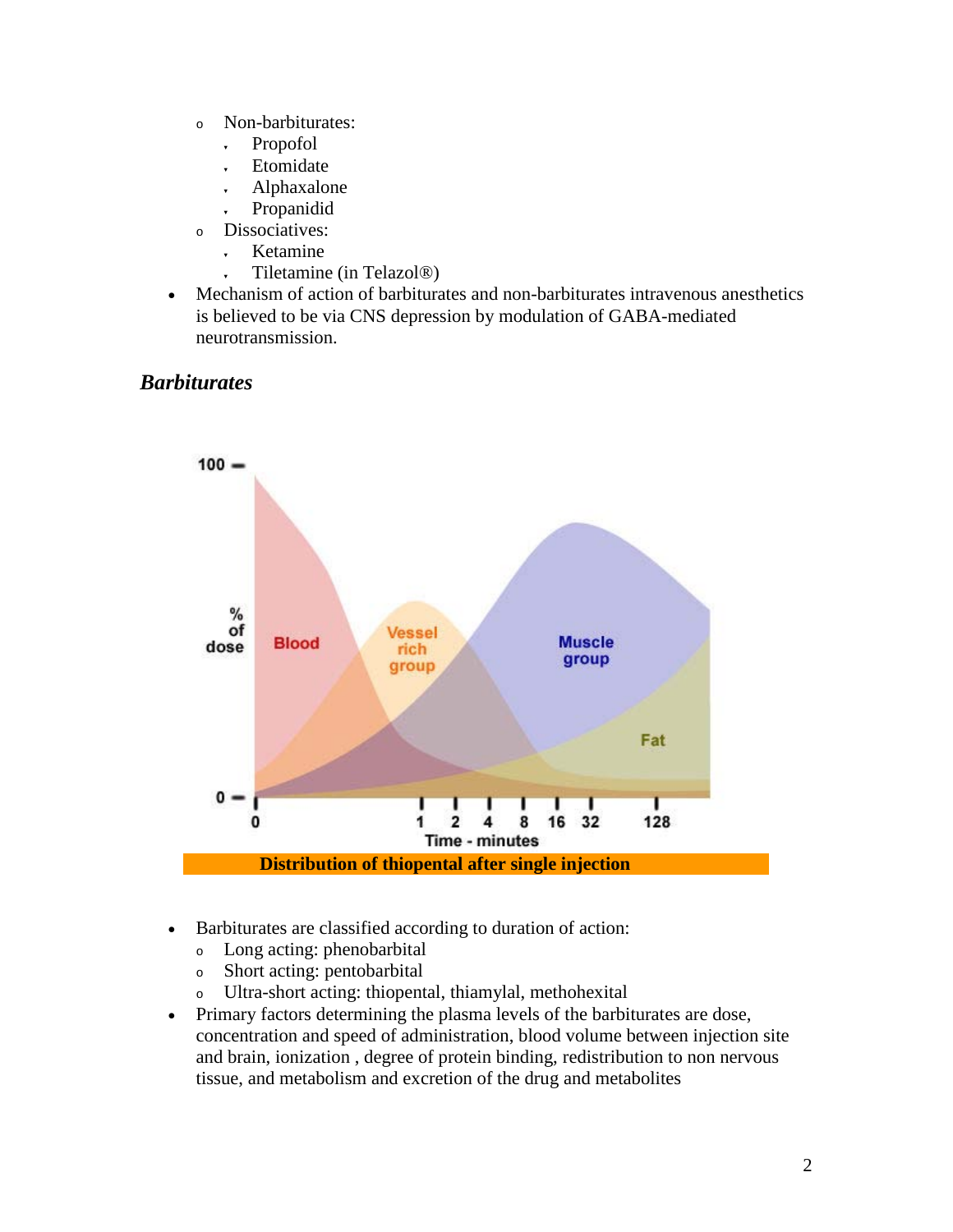- Major clinical properties include good hypnosis, poor to moderate analgesia and dose-related respiratory and cardiovascular depression.
- However, at light levels of anesthesia, cardiovascular depression is minimal unless the patient is hypovolemic.
- There can be marked recovery excitement, but this is reduced or removed by premedication.
- Barbiturates will cross the placenta, and will affect the fetus
- Adult ruminants metabolize barbiturates faster than do cats and dogs. Thus they may be shorter acting and less cumulative in ruminants. Neonates do not have the necessary enzymes, and prolonged effect may be seen. Although theoretically the horse also has the ability to metabolize barbiturates faster than the dog, this is not so in the clinical circumstances, and recovery from cumulative doses of barbiturates may be prolonged and violent.
- Treatment of overdose of barbiturates is IPPV to remove respiratory depression (NB, analeptics do not last as long as the barbiturate) and fluid therapy to increase renal excretion.
- In small animals, general anesthesia is induced by administering part of precalculated dose until the desired anesthetic depth (usually just deep enough for endotracheal intubation) is reached - referred to as "titrating to effect".
- All barbiturates are controlled substances and therefore require good record keeping and security as required by the DEA.

## **Pentobarbital (Saggital®, Nembutal®)**

- Controlled substance (Schedule II)
- Anesthetic concentration is 60 mg/ml. (NB euthanasia solutions contain a higher concentration, and various stabilizing agents sometimes cause cardiac arrest).
- No longer used routinely for anesthetic induction due to its prolonged rough recovery.
- Pentobarbital is mainly used for seizure control in the animal.
- Intravenous dose for healthy unpremedicated dogs and cats is  $20-30$  mg/kg, given to effect. It has a slower onset of action than thiopental (minutes).
- Pentobarbital is metabolized by the liver.
- Administered IV (slow response, give very slowly) or IP (laboratory rodents).
- Intratesticular injection is still used for castrating pigs (the depot of drug is then removed with castration).
- In single stomached animals, full anesthetic doses produce about 1 hour surgical anesthesia, but recovery takes up to 24 hours. Recovery is also violent (dogs howl and paddle) unless premedication is used.
- Small animals become very hypothermic.
- Ruminants, however, recover quietly and very much faster, and the drug still has a place to play in farm animal anesthesia.
- Contraindicated in neonates and animals with liver failure, respiratory disease, porphyria, requiring cesarean section, hypovolemia and emaciation.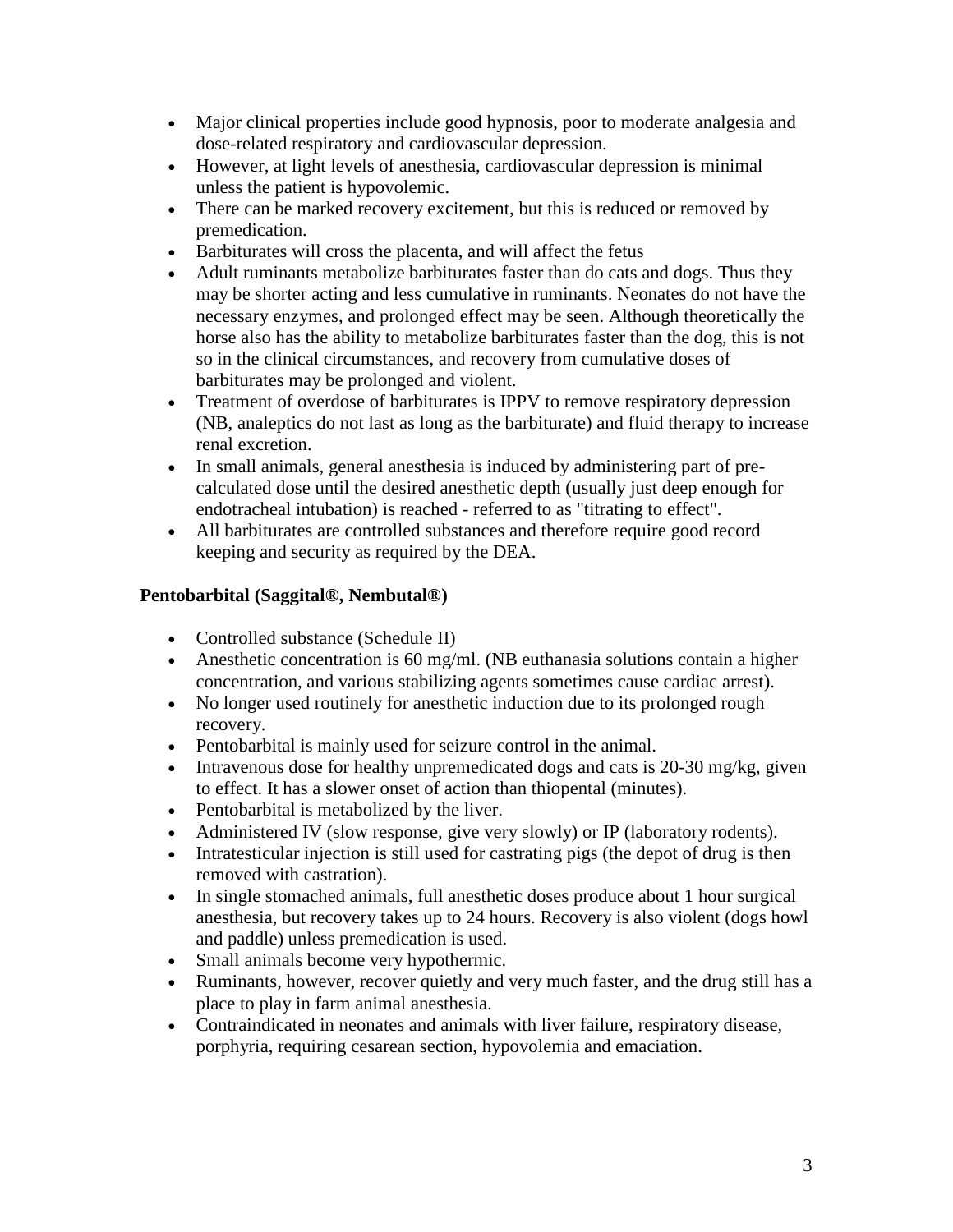#### **Ultra-short acting barbiturates: Thiopental, Thiamylal, Methohexital**

- Ultra-short acting barbiturates are often used in the clinic for inducing general anesthesia in both small and large animals.
- Advantages of ultra-short-acting barbiturates for induction of anesthesia:
	- <sup>o</sup> They are the least expensive of the injectable anesthetics.
	- <sup>o</sup> Need no specialized equipment for administration (vs inhalant anesthetics).
	- <sup>o</sup> These drugs have a rapid onset of action, provide a predictable response, and rapid recovery following single dose administration.
- Patients that benefit from thiobarbiturates induction:
	- <sup>o</sup> Patients with raised intracranial pressure thiobarbiturates decrease intracranial pressure.
	- <sup>o</sup> Patients with seizure history thiobarbiturates decrease seizure activity.
	- <sup>o</sup> Patients with corneal lacerations or glaucoma thiobarbiturates decrease intraocular pressure.
	- <sup>o</sup> Patients for examination of laryngeal function thiobarbiturates does not depress laryngeal reflexes at the light dose.
	- <sup>o</sup> Patients with hyperthyroidism thiobarbiturates have antithyroid effect.
	- <sup>o</sup> In large animals, ultra-short acting barbiturates are usually used in combination with glycerol guaiacolate (also called 'guaifenesin'). When compared to using ultra-short acting barbiturates alone, the total dose of ultrashort acting barbiturates is decreased when it is given with guaifenesin. This results in less cardiovascular depression and smoother inductions and recoveries from anesthesia.
- Precautions when using ultra-short acting barbiturates for induction of anesthesia:
	- $\circ$  The drug must be given intravenously because of its highly alkaline pH (= 11); perivascular injection will cause tissue necrosis. The drug must not be used when venous access is not possible or questionable.
	- <sup>o</sup> Small margin of safety between an effective dose and a lethal dose especially in debilitated patients.
	- <sup>o</sup> Apnea and profound respiratory depression following IV bolus injection often occur.
	- <sup>o</sup> Cardiac arrhythmia often presents [ventricular bigeminy](http://www.cvm.okstate.edu/courses/vmed5412/#bigem) and other [ventricular](http://www.cvm.okstate.edu/courses/vmed5412/#pvc)  [arrhyhthmias](http://www.cvm.okstate.edu/courses/vmed5412/#pvc) (PVCs)
	- <sup>o</sup> Thiobarbiturates should not be used alone in sighthounds (Greyhounds, Whippets, Salukis, Afghan, Borzoia etc.); recovery is 2-4 times longer than in non-Sighthounds, and may be very rough.
	- <sup>o</sup> Methohexital is acceptable for use in Sighthounds; recovery time is not prolonged.
	- <sup>o</sup> Thiobarbiturates induce splenic engorgement, which makes surgical manipulation and removal of the spleen more difficult. Other induction agents should be used in patients requiring a splenectomy.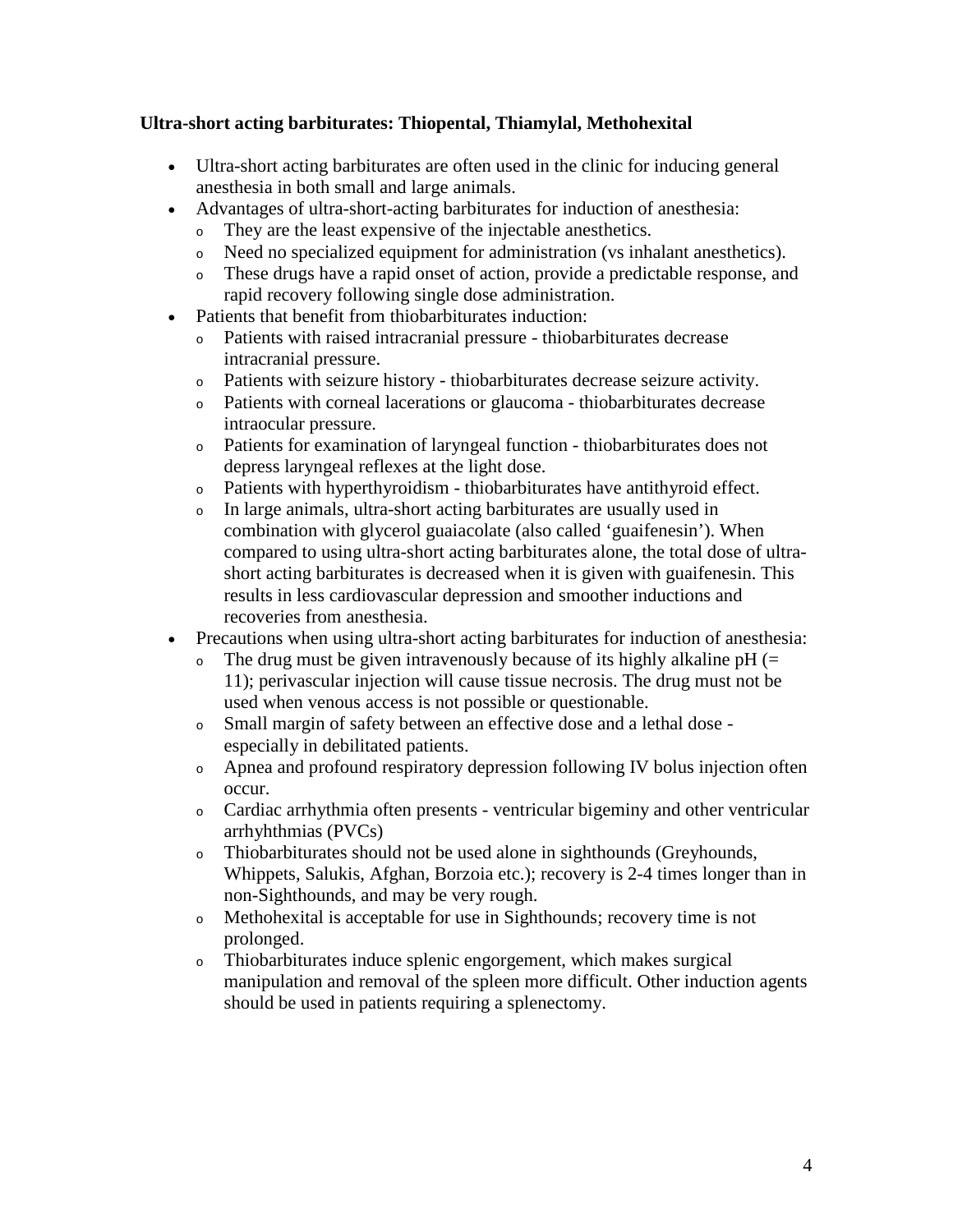#### **Thiopental (Thiopentone) (Pentothal®)**

- The most widely used barbiturate.
- Presented as powder and dissolved in water to required concentration. Limited shelf life of solution. Only for IV use.
- Very acidic; causes severe necrosis in accidental extra-vascular administration. Inject through catheters to avoid this.
- The lowest concentration practicable should be used (1.25% cats; 2.5% dogs; up to 10 % for large horses and cattle).
- High concentrations cause thrombophlebitis in the vein. Treat accidental extravascular injection by injecting sterile saline with either the enzyme hyaluroniclase or local anesthetic without epinephrine. Volumes needed depend on concentration and quantity of thiopental but may be very large (e.g., 500 mls in a horse).
- In most unpremedicated domestic animals, doses of 10 mg/kg thiopental will cause rapid onset and short duration (5 minutes) unconsciousness. However, effect depends on concentration and speed of injection.
- Recovery is by redistribution. Further doses become cumulative; each dose delaying recovery, until at the maximum licensed cumulative dose (30 mg/kg) (NB, anesthetists consider that a cumulative total of 30 mg/kg in single stomached animals is a gross overdose; do not exceed a total dose of 15 mg/kg).
- Recovery is identical to that seen with pentobarbital.
- Respiratory depression is marked, so except at the very lowest doses, oxygen supplementation is needed.
- At 10 mg/kg in the majority of fit animals, there is little cardiovascular depression (although by 30 mg/kg this may be marked).
- Premedication reduces dose  $(4-8 \text{ mg/kg} \text{ IV})$  in cats or dogs), and increases duration. Acepromazine, opioids, benzodiazepines or alpha 2 agonists decrease thiopental dose in a dose-related manner. Premedication usually results in a smoother recovery.
- Thiopental is highly protein bound; thus hypoproteinemic and anemic animals are very sensitive to its effects (keep doses very low). Similarly hypovolemia increases sensitivity.
- Contraindicated in neonates and animals with liver failure, porphyria and emaciation.

### **Thiamylal (Surital®)**

• Very similar to thiopental and has been widely used until manufacturing ceased in late 90's.

#### **Methohexital (Brietal®)**

- Presented in powder and dissolved as required for IV use only.
- Recovery from this ultra-short-acting barbiturate is by redistribution, but it is rapidly metabolized in the liver so is less cumulative than is thiopental.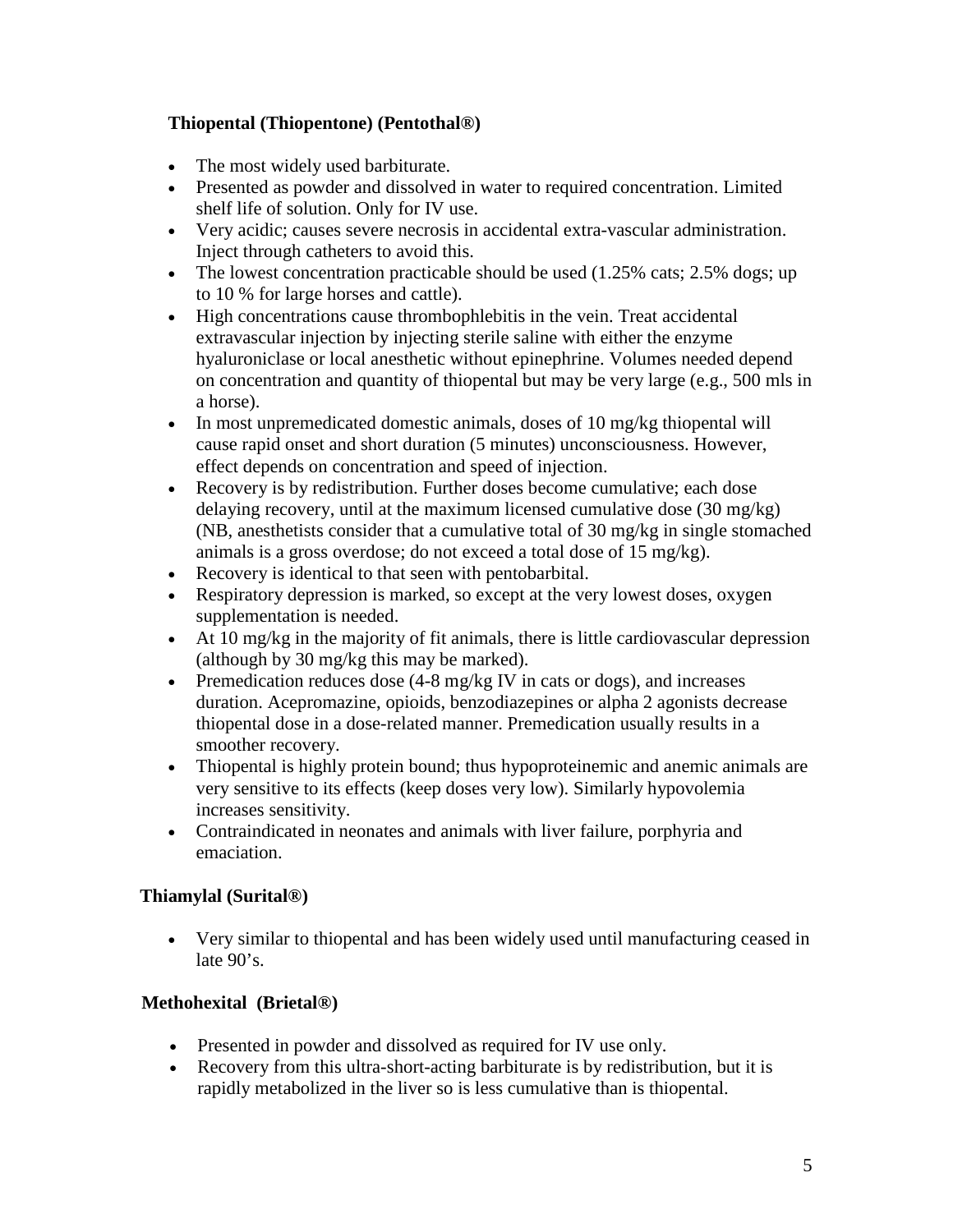- It is also less irritant (presumably due to lower concentrations).
- Premedication is essential to avoid a violent recovery.
- Following acepromazine premedication, the induction dose of methohexital in most fit animals is around or below 5 mg/kg.
- Quality of anesthesia is poor with twitches and convulsions seen, unless coupled with deep premedication. Cattle sometimes show "Brietal shakes".
- Tendency to laryngeal spasm in cats and men.
- As main advantage was non-cumulation and rapid recovery, its use is being displaced by propofol except in the large animals.

## *Phenol derivative*

#### **Propofol (Rapinovet®; Diprivan®).**

- Propofol  $(2, 6$  diisopropylphenol) is a phenolic compound unrelated to any other general anesthetics.
- Propofol is a non-barbiturate, non-dissociative intravenous anesthetic agent, and very widely used in dogs and cats.
- Propofol is not water soluble, and is prepared as a milky white emulsion of containing 10 mg propofol, 100 mg soybean oil, 12 mg egg lecithin, and 22.5 mg glycerol per ml.
- Propofol contains no preservative and the emulsion supports bacterial growth and endotoxin production. Once exposed to the air the contents in the vial must be used within 8 hours or discarded thereafter.
- New formulation of Propofol resistant to microbial contamination is under current development.
- Propofol is not a controlled substance, a major advantage over other scheduled agetns.
- Propofol is for intravenous use only (non irritant, but too rapidly metabolized for other routes).
- Propofol is very respiratory depressant (worse than thiopental).
- Maximal effects are a little slower than a circulation time so beware of delayed respiratory depression about 2 minutes after induction. Some animals become cyanotic without stopping breathing.
- Circulatory effects at equipotent doses are similar to thiopental (some hypotension and direct cardiac depression)
- Muscle relaxation is usually fair.
- Quality of anesthesia (smoothness) is usually good.
- Quality of recovery is usually excellent (very complete).
- Convulsive twitching or muscle rigidity is seen following induction at times but usually resolves spontaneously.
- Propofol is rapidly metabolized by hepatic and extra-hepatic metabolic pathways. Recovery depends on this rather than on redistribution away from highly perfused tissues (eg, brain).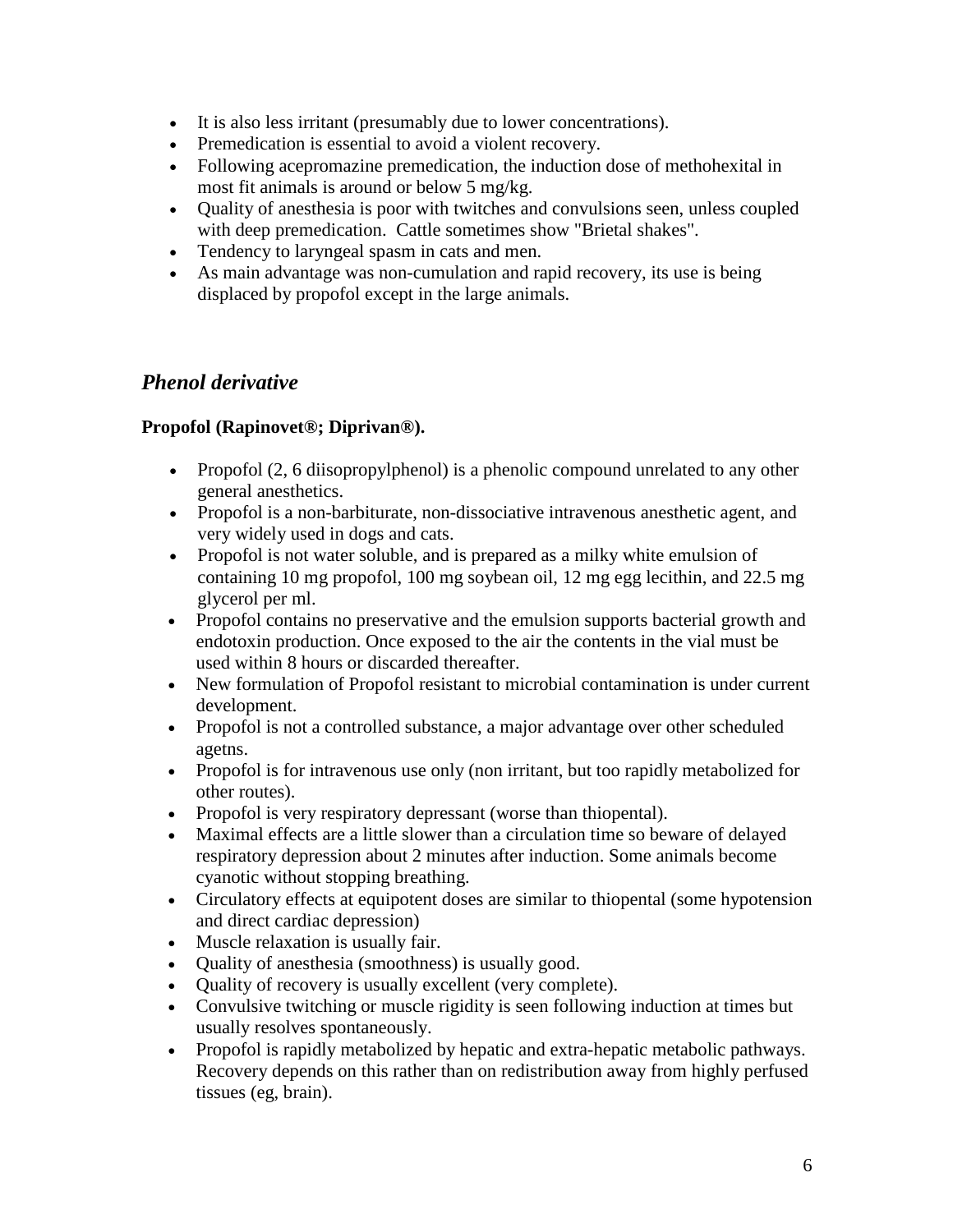- Propofol is, in general, non cumulative. Thus it can be used for prolonged anesthesia by intermittent injection or by continuous infusion (NB, in neonatal children problems occurred when it was used by continuous infusion for several days to obtain sedation in intensive care. It is probable that the toxicity was due to accumulation of the carrier in patients whose enzymes were sufficiently undeveloped to cope. It can be used safely for anesthesia in neonates).
- Propofol has extensive protein binding over 90 %.
- Propofol should be administered slowly 'titrate to effect' for endotracheal intubation.
- Single induction dose of propofol in healthy non-sighthound dogs makes no clinically significant difference in terms of awakening time from induction to recovery compared to thiobarbiturates anesthesia.
- A distinct difference exists between propofol and thiopental for anesthesia induction. Propofol is more hypnotic, so can be given slowly (over a period of 60 seconds), as subclinical doses of propofol, unlike thiopental, are unlikely to induce excitement. So propofol alone can be given slowly as a sedative at lower doses (0.5- 1 mg/kg). The slow IV administration is also helpful to minimize propofol induced apnea by titrating the dose just enough for intubation. On the other hand, the first half of the calculated doses of thiopental is typically administered relatively fast so as to avoid excitement.
- Since propofol provides no analgesia, a high dose is required (to maintain unconsciousness) when performing painful procedures. These high doses produce apnea and intubation with positive ventilation is required. It is recommended to combine propofol with an analgesic agent (opioids or alpha  $_2$  agonists) for painful procedures.
- Propofol has become very popular, particular following price drop after the patent expiration, for use in dogs and cats, both for induction prior to gaseous anesthesia [NB, may need more volatile agent than after thiopental, and for more prolonged procedures (by intermittent injection or by continuous infusion)].
- Propofol is often used to maintain anesthesia during those procedures where gaseous anesthesia is not possible, eg bronchoscopy, transtracheal aspiration, MRI
- Dose depends on premedication. e.g., in dogs, IV induction dose after no premedication is 6-8mg/kg; after acepromazine 2-4mg/kg; after medetomidine a dose related reduction, so after 40 mcg/kg medetomidine IV doses of propofol of l mg/kg are adequate.
- Overdose causes apnea. In dogs, single dose just enough for intubation gives about 10-20 minute recumbency.
- Prolonged anesthesia, using continual injection (constant infusion pump) is commonly used in man, and is practicable in animals. In man, computer programs based on EEG and other physiologic monitoring results may be used to control infusion and maintain a constant depth of anesthesia.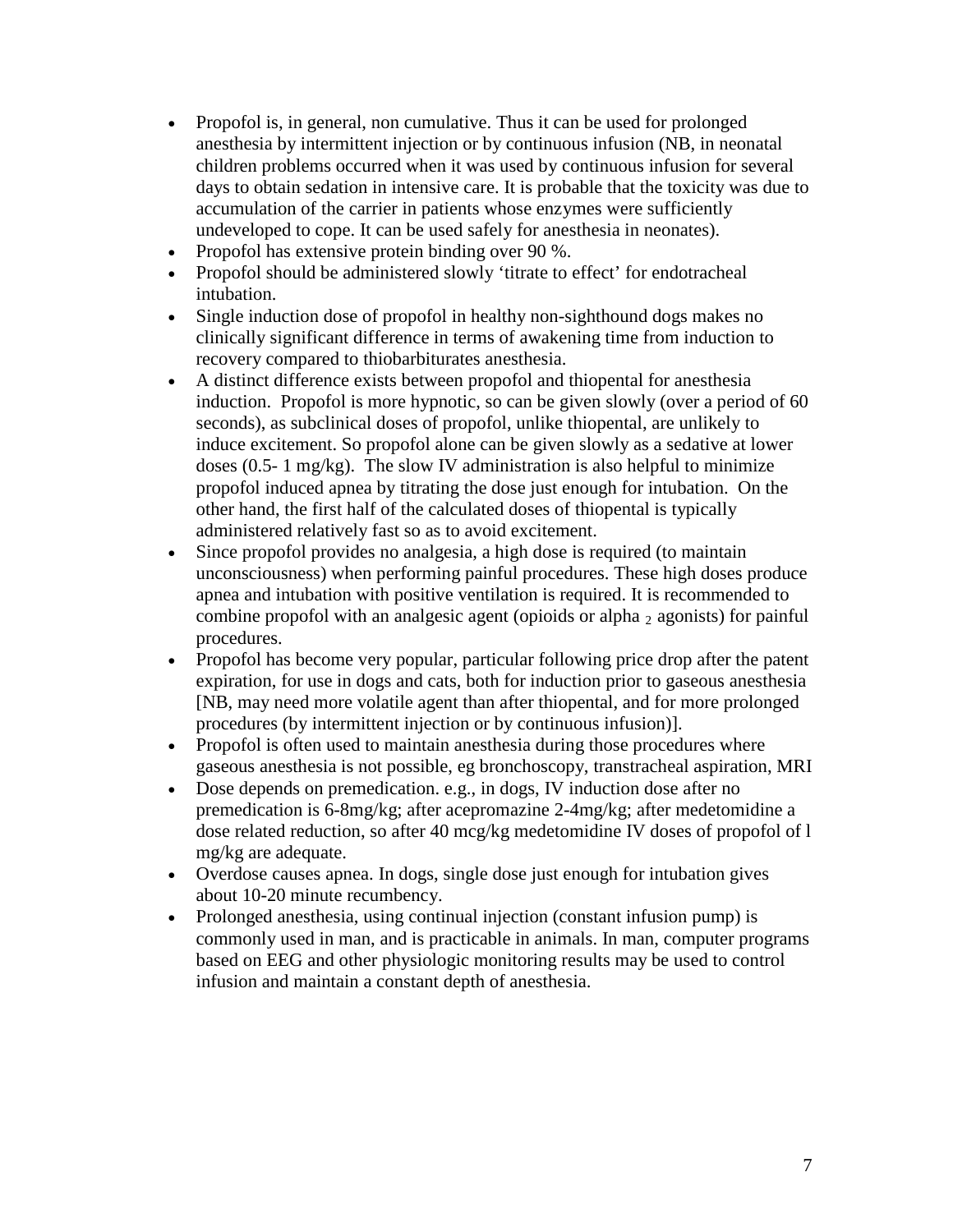# *Imiazole anesthesia: Etomidate/Metomidate*

#### **Etomidate (Amidate®; Hypnomidate®)**

- Etomidate is a carboxylated imidazole derivative
- Etomidate is an intravenous, ultra-short-acting, nonbarbiturate hypnotic drug.
- Etomidate is quite widely used in man as an induction agent and by continuous infusion. In man, the IV induction dose is 0.3mg/kg, but higher dose is needed in dogs and cats (2- 4 mg/kg).
- Prolonged infusion suppresses adrenocortical function.
- A single IV dose also suppresses adrenal steroidogenesis in dogs and cats for several hours, but clinical significance of this is unknown.
- Initial recovery is by redistribution, and the half life is moderate (about 1 hour in man), so there is some cumulative effect.
- Etomidate, then, undergoes rapid hepatic metabolism resulting in rapid recovery and does not accumulate when repeated boluses or an infusion is given.
- Major advantages are minimal cardiopulmonary depression. It produces minimal change in heart rate, mean arterial blood pressure, or myocardial performance.
- The respiratory effects of etomidate are similar to thiopental and propofol it will induce respiratory depression and apnea in animals.
- Etomidate has not gained popularity as a regular anesthetic induction agent in veterinary medicine because:
	- <sup>o</sup> It is the most expensive (vs propofol and thiopental)
	- <sup>o</sup> Sneezing, retching, and myoclonic twitching are often observed at induction (these side effects can be minimized with a premedication)
	- <sup>o</sup> Etomidate inhibits adrenocortical function
	- <sup>o</sup> Hemolysis and hematuria also have been reported in dogs and cats following either induction or infusion of etomidate
	- <sup>o</sup> It is painful upon injection due to its propylene glycol preparation
- Perivascular injection of etomidate does not cause tissue irritation.

### **Metomidate (Hypnodil®)**

- Metomidate has been used over two decades as a hypnotic agent in the pig.
- Given IV (irritant), its advantages are minimal respiratory or cardiovascular depression with good quality hypnosis.
- Analgesia is very poor.
- Recovery time is of moderate length (about 1 hour).
- It has been withdrawn and is currently not available.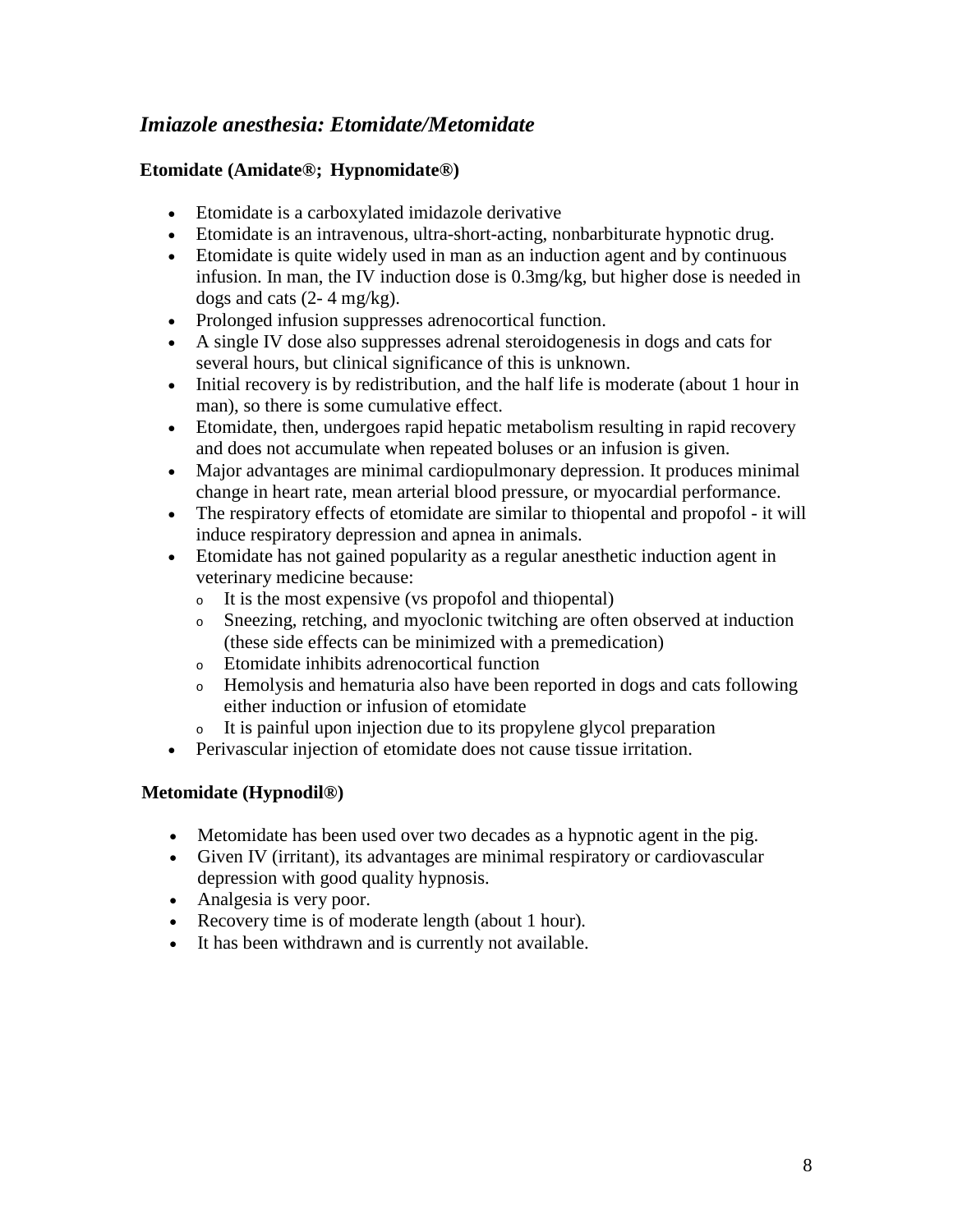# *Dissociatives(Phencycline derivatives): Ketamine and Tiletamine*

- Dissociative anesthesia implies dissociation from the surrounding with only superficial sleep mediated by interruption of neuronal transmission from unconscious to conscious parts of the brain.
	- <sup>o</sup> During dissociative anesthesia, the animal maintains its pharyngeal, laryngeal, corneal, palpebral, and swallowing reflexes. The eyes also remain open.
	- <sup>o</sup> Dissociative anesthetic agents increase muscle tone, spontaneous involuntary muscle movement (occasionally seizures are seen in some species)
	- <sup>o</sup> Salivation, lacrimation are also increased.
	- <sup>o</sup> Somatic analgesia is good.
- Ketamine and tiletamine (combined with zolazepam in Telazol®) are the two dissociative anesthetics currently available in veterinary practice.
- Cardiovascular effects of dissociatives are dose dependent. At clinical doses, ketamine (and tiletamine) centrally stimulate the sympathetic system resulting in tachycardia, increased blood pressure and increased cardiac output. Large doses of ketamine depress the myocardium directly and may produce hypotension.
- Ketamine and Telazol<sup>®</sup> produce less respiratory depression than other intravenous anesthetic agents (propofol, etomidate, barbiturates); however, clinically effective dose of ketamine or Telazol® may induce apnea in some susceptible animals.
- In most species, ketamine and Telazol<sup>®</sup> are metabolized by the liver. In cats, a significant amount (50%) of ketamine is excreted unchanged by the kidney. This difference may account for differing responses seen in dogs and cats receiving dissociatives. Dogs tend to have slow and stormy recoveries (head shaking, salivating, muscle rigidity, vocalization, defecation) from ketamine and Telazol®, while cats tend to have faster and smoother recoveries.
- Both ketamine and Telazol<sup>®</sup> are control substances (schedule III) and require for accurate documentation and security. ketamine is currently widely abused.
- Ketamine and Telazol® reliably produce anesthesia following either IM or IV administration
- The effectiveness of these drugs following IM administration is an important reason for the popularity of these agents in cats, many exotic species, and intractible patients.

#### **Ketamine**

- Ketamine is congener of phencyclidine. It was first used in human anesthesia in 1965 and in veterinary anesthesia in 1970.
- The ketamine molecule exists in two optical isomers.
	- <sup>o</sup> the positive isomer produces more hypnosis and is twice longer lasting than negative isomer
	- <sup>o</sup> the positive isomer produces more analgesia and less hallucination
	- <sup>o</sup> although pure isomer preparation is available, it is the racemic mixture that is typically used for routine clinical purpose.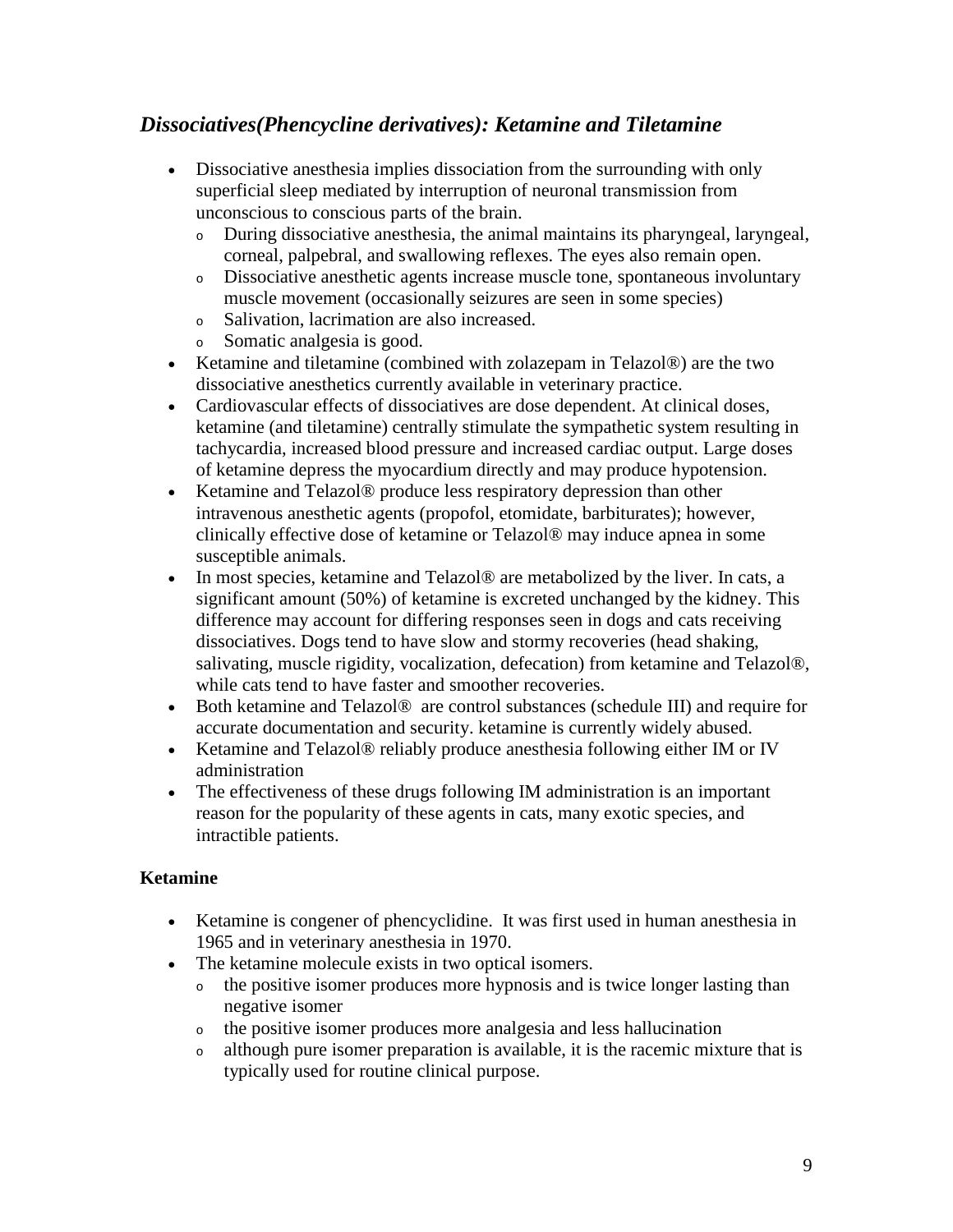- Ketamine appears to selectively depress the thalamocortical system, an association region in the cerebral cortex, while stimulating the reticular activating and limbic systems.
- Ketamine should be used cautiously in patients at increased seizure risk.
- Ketamine possesses better somatic analgesia than visceral analgesia.
- Its analgesic effect is partly mediated by N-methyl-D-aspartate (an excitatory neurotransmitter) antagonistic activity.
- In dogs and horses, ketamine should be used in combination with or after premedication [\(xylazine, detomidine, medetomidine,](http://www.cvm.okstate.edu/courses/vmed5412/lect05.asp#Alpha2) [diazepam, midazolam,](http://www.cvm.okstate.edu/courses/vmed5412/lect05.asp#MinorTranq) and [acepromazine\)](http://www.cvm.okstate.edu/courses/vmed5412/lect05.asp#MajorTranq) with a sedative or a tranquilizer - violent involuntary movements (muscle rigidity and/or seizures) will occur if ketamine is given alone.
- In dogs, ketamine is often combined with [diazepam, midazolam,](http://www.cvm.okstate.edu/courses/vmed5412/lect05.asp#MinorTranq) or [medetomidine,](http://www.cvm.okstate.edu/courses/vmed5412/lect05.asp#Alpha2) whereas as in horses, [xylazine](http://www.cvm.okstate.edu/courses/vmed5412/lect05.asp#Alpha2) or [detomidine](http://www.cvm.okstate.edu/courses/vmed5412/lect05.asp#Alpha2) is used.
- Ketamine has been used in combination with guaifenesin as an induction agent in large animals (horses, cattle).
- Eyes remain wide open with nystagmus at times, and, therefore protective eye lubrication is indicated to protect the damage of the eye during anesthesia.
- Emergence hallucination and delirium can be prevented with concurrent use of sedatives/tranquillizers.
- Increased muscle rigidity is counteracted by use of sedative possessing good muscle relaxant effect (e.g. benzodiazepines)
- Both hypothermia and hyperthermia is observed. Hypothermia is due to its effect on thermoregulatory centers, and hyperthermia on increased muscle activity or hyperactive behavioral change.

### **Tiletamine (in Telazol®)**

- Telazol<sup>®</sup> consists of equal parts (weight to weight) of tiletamine, a dissociative anesthetic and [zolazepam,](http://www.cvm.okstate.edu/courses/vmed5412/lect05.asp#MinorTranq) a [benzodiazepine](http://www.cvm.okstate.edu/courses/vmed5412/lect05.asp#MinorTranq) derivative. The pharmacologic actions of these two drugs are complementary with tiletamine providing analgesia and immobilization and [zolazepam](http://www.cvm.okstate.edu/courses/vmed5412/lect05.asp#MinorTranq) providing muscle relaxation and tranquilization.
- Telazol® comes as a powder and needs to be re-constituted with 5 ml solution of sterile water or other liquid solution of choice (e.g., ketamine, xylazine). Following reconstitution with sterile water, each ml of solution contains 100 mg of Telazol® (50 mg of tiletamine and 50 mg of [zolazepam\)](http://www.cvm.okstate.edu/courses/vmed5412/lect05.asp#MinorTranq) per ml.
- Telazol<sup>®</sup> is a product similar to ketamine and [diazepam](http://www.cvm.okstate.edu/courses/vmed5412/lect05.asp#MinorTranq) (Ket-Val) combination.
- In the dog, the plasma half life of zolazepam is 1 hour and that of tiletamine is 1.2 hours. Therefore, the effect of tiletamine outlasts that of zolazepam, and may result in emergence delirium associated with dissociative anesthesia recovery.
- On the other hand, in the cat, the plasma half life of zolazepam is 4.5 hours and that of tiletamine is 2.5 hours. This longer lasting effect of zolazepam over tiletamine may partly explain the smoother recovery characteristics in this species compared to that in the dog.
- Telazol<sup>®</sup> has been used extensively in exotic large animal (large cats, pigs, and hoof-stock) as a darting agent for immobilization.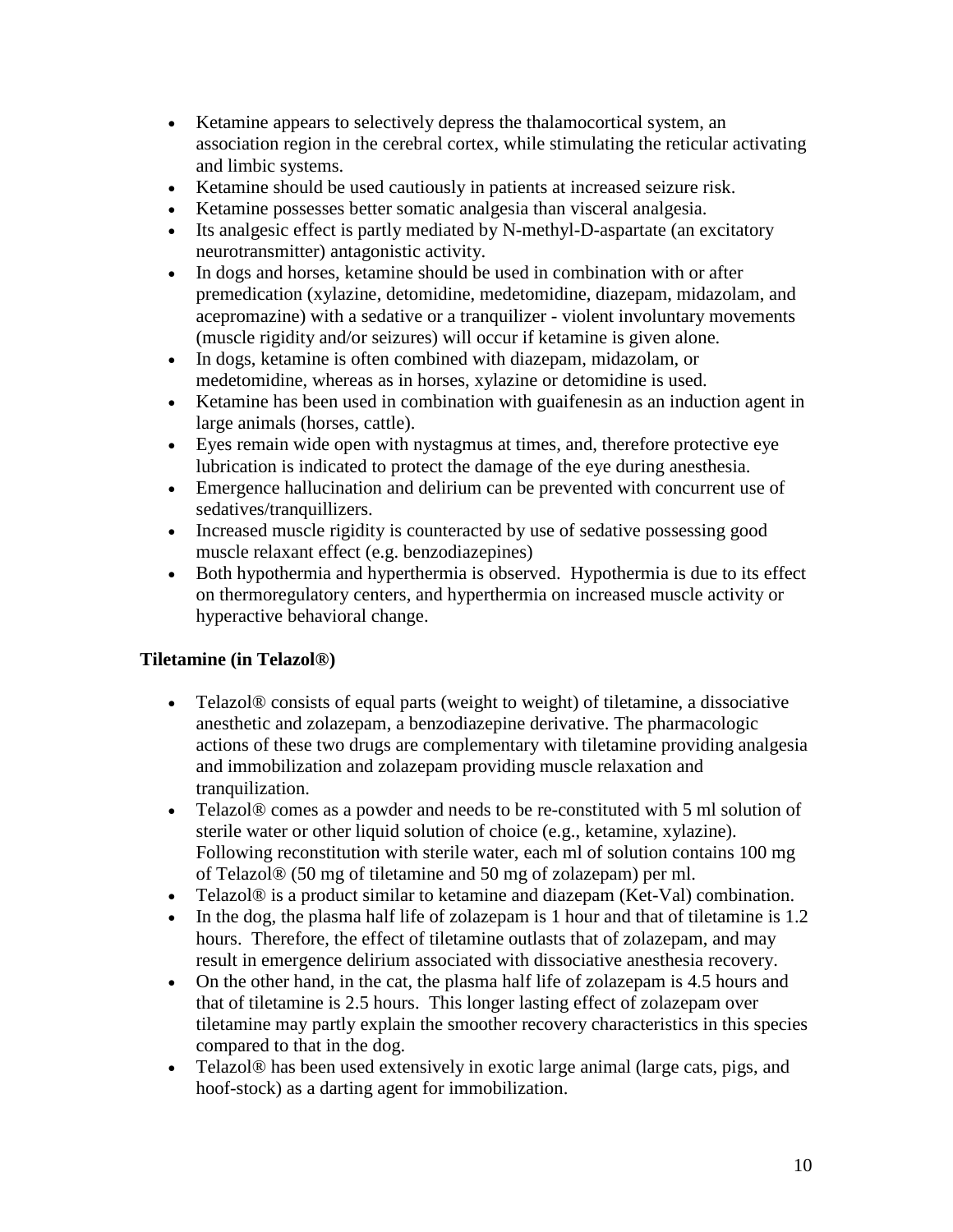# *Steroid anesthesia*

- Historically, hydroxydione and minaxolone were available.
- One of the most widely used steroid anesthetic in current veterinary use in Europe is Saffan® (alphaxalone solubilized by Cemorphor EL). The product is not available in the US.
- There has been a renewed interest in the use of steroid anesthetic with different formulation (alphaxalone solubilized by cyclodextrins) in the US.

#### **Alphaxalone (Saffan®)**

- Alphaxalone, a potent steroid anesthetic has been used in veterinary medicine for 30 years in Europe. It is not available in the US for clinical use.
- Alphadolone, a weak steroid anesthetic is added to increase solubility.
- As alphaxalone is poorly water soluble it has been formulated in 20 % polyoxyethylated castor oil (Cremophor EL) and saline (Saffan®) to make 12 mg total steroid per ml.
- It is licensed for use in cats and non-human primates in Europe.
- The agent is metabolized by the liver; non cumulative.
- Alphaxalone is non-irritant, so can be given IM (volume limited) or IV.
- Respiratory depression is minimal in cats.
- At clinically applicable doses, hypotension is seen through peripheral vasodilation, but cardiac depressant effects is minimal, so circulatory state is well maintained (unless hypovolemic).
- Analgesia is fairly good.
- Quality of anesthesia is good during deep anesthesia, but muscle twitching is seen at light level of anesthesia, with convulsive type behavior in recovery.
- Recovery convulsions are increased by stimulation but can still occur in quiet surroundings.
- IM use can induce twitching during induction.
- Major side effects are swollen ears and paws this is very frequent although variable in degree. Less frequent occurrence is edema of lungs or larynx (can be fatal). Post-operatively there are occasional reports of ear tips or paw tips sloughing, presumably as a result of swelling.
- More serious side effect can be occasional deaths through post-operative necrosis of larynx.
- Nevertheless, despite these reactions, a mortality report (Clarke and Hall 1991) showed that Saffan® was three times safer in cats than was any other regimens (presumably because of lack of respiratory depression).
- The popularity of Saffan<sup>®</sup> in the cat is because, without causing apnea, a large enough dose can be given as a single IV bolus to enable an ovariohysterectomy to be performed.
- In the unpremedicated cat IV doses of 9 mg/kg gives 20-30 mins surgical anesthesia (enough for an ovariohysterectomy). Respiration and circulation are well maintained. Top up doses (1-3 mg/kg) can be given to lengthen anesthesia if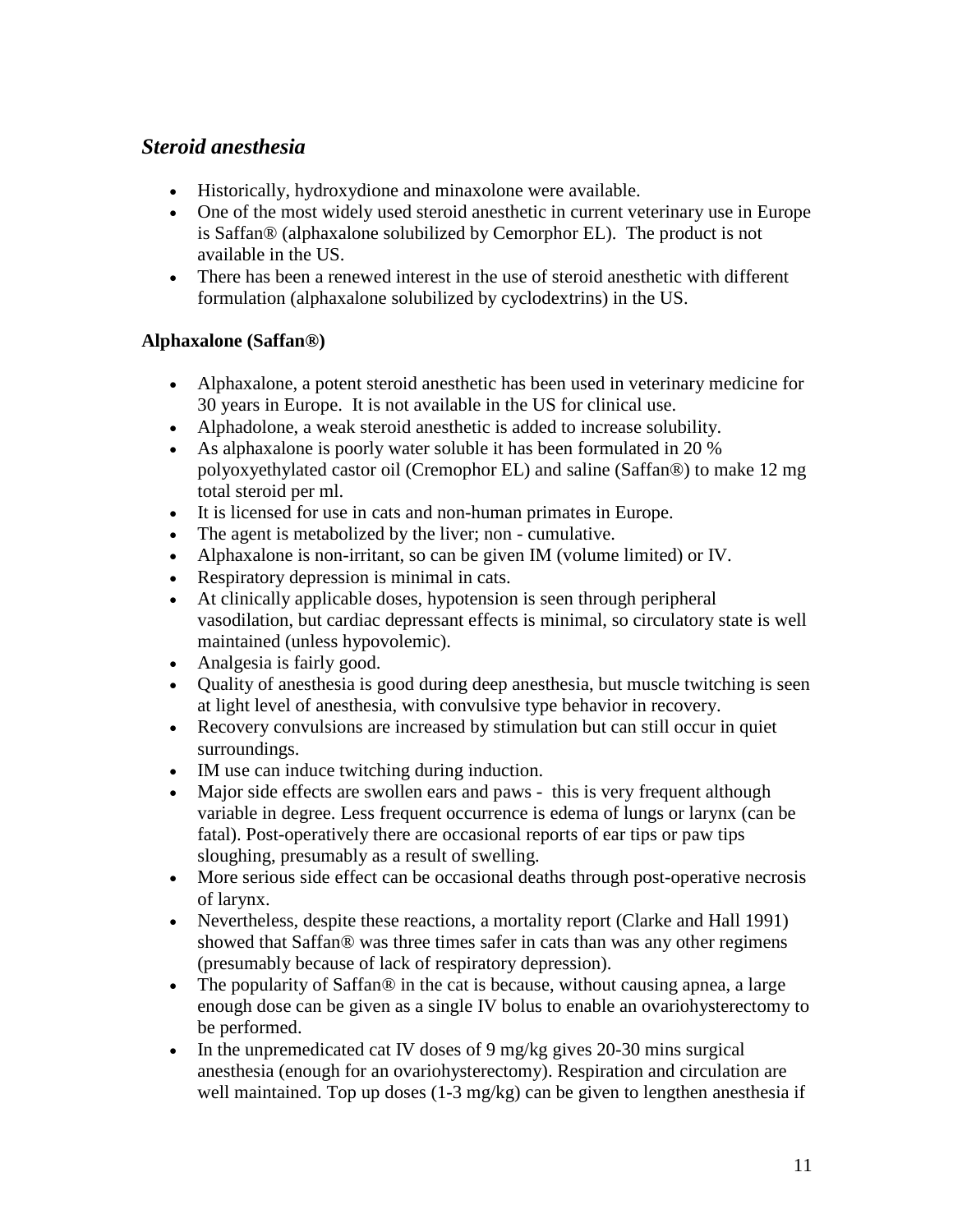required, or volatile agents may be used. Smaller doses may be used for induction only.

- Acepromazine premedication does not reduce the dose but improves quality of anesthesia and reduces paw/ear swellings. Alpha 2 agonists greatly reduce the dose, but must be combined with great care.
- Do not use in dogs! It has not a license in this species in Europe because the Cremophor EL formulation would induce high incidences of allergic reaction in this species, fatal at times. Histamine release causes severe hypotension, broncho-constriction, rashes and vomiting. Although there is a published paper on its use with anti-histamines, the Clarke and Hall report (1991) showed these do not adequately remove the problems, there being frequent histamine like reactions and a death rate of 1 in 100!
- It has been used in a variety of species. Occasional aberrant reactions occur, presumably through histamine release. Large animal use is limited by volume and the poor quality of recovery.
- Non Cremophor EL formulation
	- <sup>o</sup> A 10 mg/ml solution of alphaxalone in 2-hydroxypropyl-beta-cyclodextrin (Alfaxan-CD®; Jurox) has been formulated for use in veterinary patients in Australia, and its use was reported to provide satisfactory intubation condition in pigs (Keates 2003).
	- <sup>o</sup> Since it does not contain Cremophor EL it should be devoid of histaminereleasing activity, and provide less anaphylactoid reaction associated with its use.
	- <sup>o</sup> Circulatory stability is excellent, and the quality of induction and recovery is excellent in dogs using this formulation (Muir, personal communication 2005).

## *Others*

### **Propanidid (Epontol®)**

- Propanidid, a eugenol derivative, is highly water soluble and onset of induction and recovery are rapid, the rapid recovery being due to both redistribution and metabolism.
- This short acting intravenous induction agent was frequently used in human anesthesia in some European countries, but fell into disrepute as it was solubilized in Cremophor EL and has high incidence of allergic reactions. The Cremophor preparation has been withdrawn worldwide. It is currently undergoing new trials with a different formulation in human. The future of its use in veterinary medicine is uncertain at this point, and will largely depend on its success in human anesthesia.